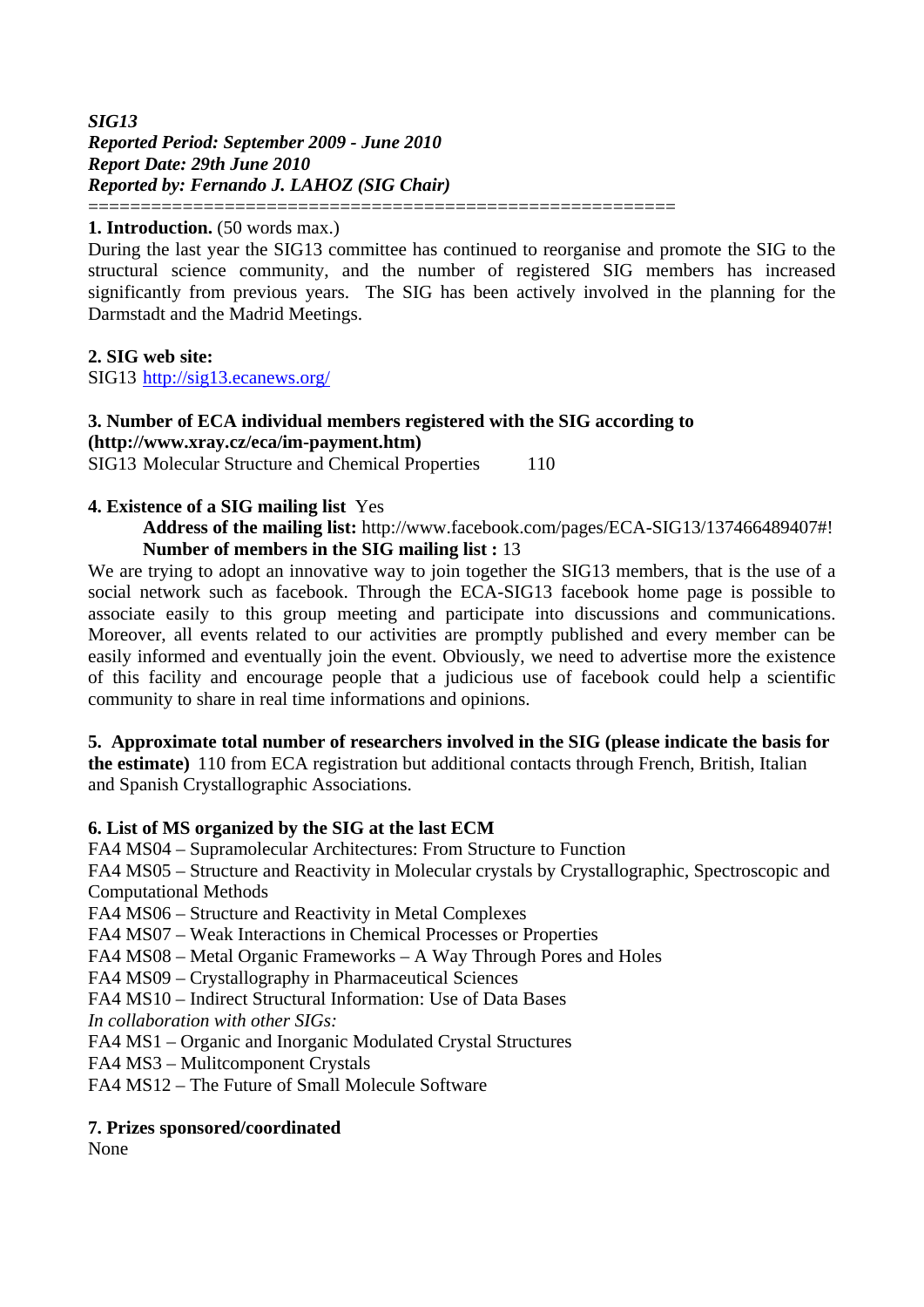#### **8. Past Activities other than Microsymposia at ECM**

For Each Activity

#### **Title:** *Associazione Italiana di Cristallografia***,** *XXXVIII Congresso, Salerno September 20-23th 2009*

Number of Participants: *120* 

Level of involvement of SIG in the activity:

O ECA Individual Members registered with the SIG involved in the organizing committee

O ECA Individual Members registered with the SIG involved as lecturers

Sponsored by ECA? No

Other Sponsors/Organizers: AIC/Oxford Diffraction/Rigaku/Bruker/Panalytical/Hamilton

Short Description: (50 words max.) This was the annual Italian Crystallographic Association Meeting, organized in eight microsymposia, two of which related to SIG13: MS1 "Weak interactions: the supramolecular chemist's tool kit" and MS8 " Structure/properties relationships in complex molecular systems: the multi-technique approach". The Meeting included plenary lectures from international speakers but also lectures from students and extensive poster sessions.

## Title: *4th Crystallographic School: Structural Analysis Using Single-Crystal X-ray Diffraction and Crystallography under Constrains, Pont á Mousson, 5-9 October 2009.*

Number of Participants: 70

Level of involvement of SIG in the activity:

O ECA Individual Members registered with the SIG involved in the organizing committee

O ECA Individual Members registered with the SIG involved as lecturers

Sponsored by ECA? No

Other Sponsors/Organizers: Université Nancy / French National Reseach Council (CNRS)/Bruker/ IUCr/ Oxford Diffraction and other local sponsors

Short Description: (50 words max.): This was a classical school addressed to the chemical community using single crystal experiments to characterize chemical and physical properties. Lectures were coming from France, UK, Spain and Holand

## Title: *IUPAC Workshop on Halogen bonding, Milano May 7th, 2010*

Number of Participants: *around 50* 

Level of involvement of SIG in the activity:

O ECA Individual Members registered with the SIG involved in the organizing committee

O ECA Individual Members registered with the SIG involved as lecturers

Sponsored by ECA? No

Other Sponsors/Organizers: commercial sponsors: None

Short Description: (50 words max.): A workshop about intermolecular interactions involving halogens as electrophilic species. SIG13 has been involved both in the sponsorship of the workshop creating a special event on facebook and in the organization with members in the organizing committee.

#### Title: *Methods Complementary to Crystallography*

Number of Participants: 80

Level of involvement of SIG in the activity:

O ECA Individual Members registered with the SIG involved in the organizing committee

O ECA Individual Members registered with the SIG involved as lecturers

Sponsored by ECA? No

Other Sponsors/Organizers: BCA & Rigaku Sponsored/Chemical Crystallography Group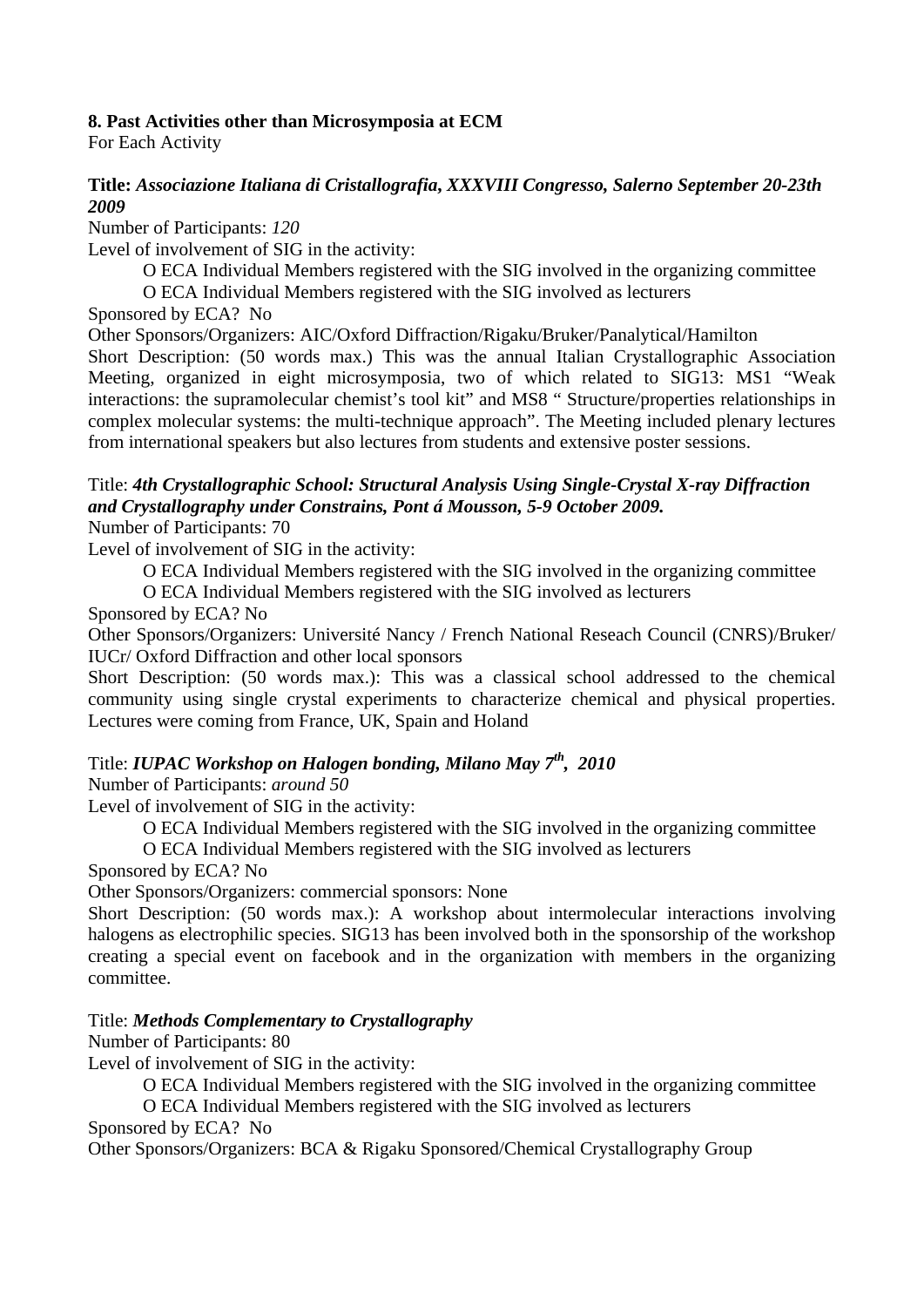Short Description: (50 words max.) The meeting consisted of a series of lectures where physical methods complementary to chemical crystallography had been used to solve structural problems. The speakers ranged from leaders in the field to research students.

#### Title: *Bill Clegg Symposium*

Number of Participants: 50

Level of involvement of SIG in the activity:

O ECA Individual Members registered with the SIG involved in the organizing committee

O ECA Individual Members registered with the SIG involved as lecturers

Sponsored by ECA? No

Other Sponsors/Organizers: University of Newcastle/University of Newcastle

Short Description: (50 words max.) The meeting consisted of a series of lectures on aspects of structural chemistry given by colleagues and former students of Professor Clegg, outlining his contributions to chemical crystallography and the use of synchrotron radiation in structural determinations.

#### Title: *Workshop on Weak Interactions in Crystals, Universit of Alcalá, 23-25th June 2010.*  Number of Participants: 20

Level of involvement of SIG in the activity:

O ECA Individual Members registered with the SIG involved in the organizing committee

O ECA Individual Members registered with the SIG involved as lecturers

Sponsored by ECA? No

Other Sponsors/Organizers: University of Alcalá/Spanish Crystallographic Association/La Factoria Project

Short Description: (50 words max.) The workshop was addressed to the Spanish crystallographic community to make them familiar with the recognition of weak interactions in the crystallographic studies, and to help them in the interpretation of properties from the structural parameters. The workshop was structured on three days including lectures and practical sessions.

## **Title:** *British Crystallographic Association Spring Meeting*

Number of Participants: 276

Level of involvement of SIG in the activity:

O ECA Individual Members registered with the SIG involved in the organizing committee

O ECA Individual Members registered with the SIG involved as lecturers

Sponsored by ECA? No

Other Sponsors/Organizers: BCA/Oxford Diffraction/Rigaku/Bruker

Short Description: (50 words max.) This was the annual British Crystallographic Association Meeting, about one third of which was devoted to "small molecule" crystallography, and symposia were covered by the general tile "Data matters". The Meeting included plenary lectures from international speakers but also lectures from students and extensive poster sessions.

## **Title:** *Master on Crystallography and Crystal Growth*

Number of Participants: 25

Level of involvement of SIG in the activity:

O ECA Individual Members registered with the SIG involved in the organizing committee

O ECA Individual Members registered with the SIG involved as lecturers

Sponsored by ECA? No

Other Sponsors/Organizers: Spanish National Research Council/La Factorial Project/UIMP University

Short Description: (50 words max.) This is an international official Master run by the Spanish National Research Council and the International University Menendez-Pelayo. It is organized with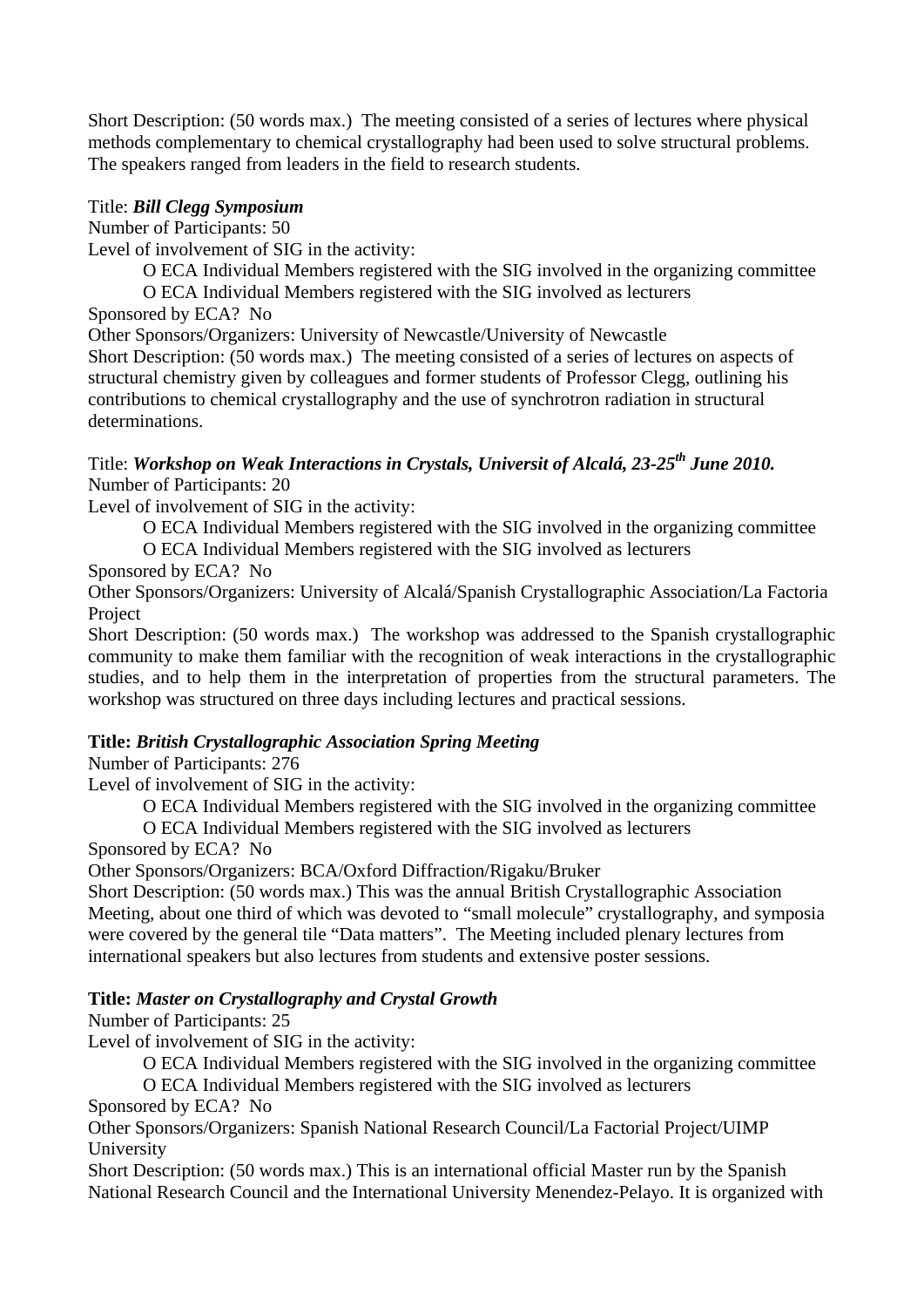a 60 ECTS dedication with a reduced number of international students, and more than 40 lectures from all over the world. It is structured in three modules: a compulsory module with the basics of crystallography and crystal growth, a practical module of 20 ECTS to be done in different labs all along Europe and a third module of specialized courses. The SIG13 members are involved in the organization and as lectures.

## **9. Future/Programmed Activities.**

For Each Activity

## Title: *MISCA 2010, 2nd Meeting of the Italian and Spanish Crystallographic Associations, June 30th – July 3rd*

Number of Participants: around 200

Level of involvement of SIG in the activity:

 O ECA Individual members registered with the SIG involved in the organizing committee O ECA Individual members registered with the SIG involved as lecturers

O endorsed (SIG logo on the web page/leaflets)

Sponsored by ECA? Yes/

Other Sponsors/Organizers: ECA/National Associations/ Usual Commercial Sponsors Short Description: (25 words max.) SIG13 has been involved in the organization of the microsymposia on Structural Chemistry and suggested plenary speakers. SIG13 members will be contributing to the Meeting by organising and speaking at several microsymposia.

#### Title: *ECM26*

Number of Participants: over 700(?)

Level of involvement of SIG in the activity:

O ECA Individual members registered with the SIG involved in the organizing committee

O ECA Individual members registered with the SIG involved as lecturers

O endorsed (SIG logo on the web page/leaflets)

Sponsored by ECA? Yes

Other Sponsors/Organizers: ECA/National Associations/Commercial Sponsors

Short Description: (25 words max.) SIG13 has been involved in the planning of the ECM26 Meeting and has obtained 13 microsymposia and 2 plenary speakers. SIG13 members will be contributing to the Meeting by organising and speaking at several microsymposia.

#### Title: *IUCr Congress Madrid (2011)*

Number of Participants: over 3000

Level of involvement of SIG in the activity:

- O ECA Individual members registered with the SIG involved in the organizing committee
- O ECA Individual members registered with the SIG involved as lecturers
- O endorsed (SIG logo on the web page/leaflets)

Sponsored by ECA? Yes

Other Sponsors/Organizers: IUCr/ECA/National Associations/Industrial Sponsors

Short Description: (25 words max.) SIG13 members have been involved in the planning of the IUCr Meeting at all levels, there being representatives on the Organising Committee and on the Programme Committee.

# Title: *13th BCA/CCG Intensive Teaching School, Durham, UK (March-April 2011)*

Number of Participants:50

Level of involvement of SIG in the activity:

O ECA Individual members registered with the SIG involved in the organizing committee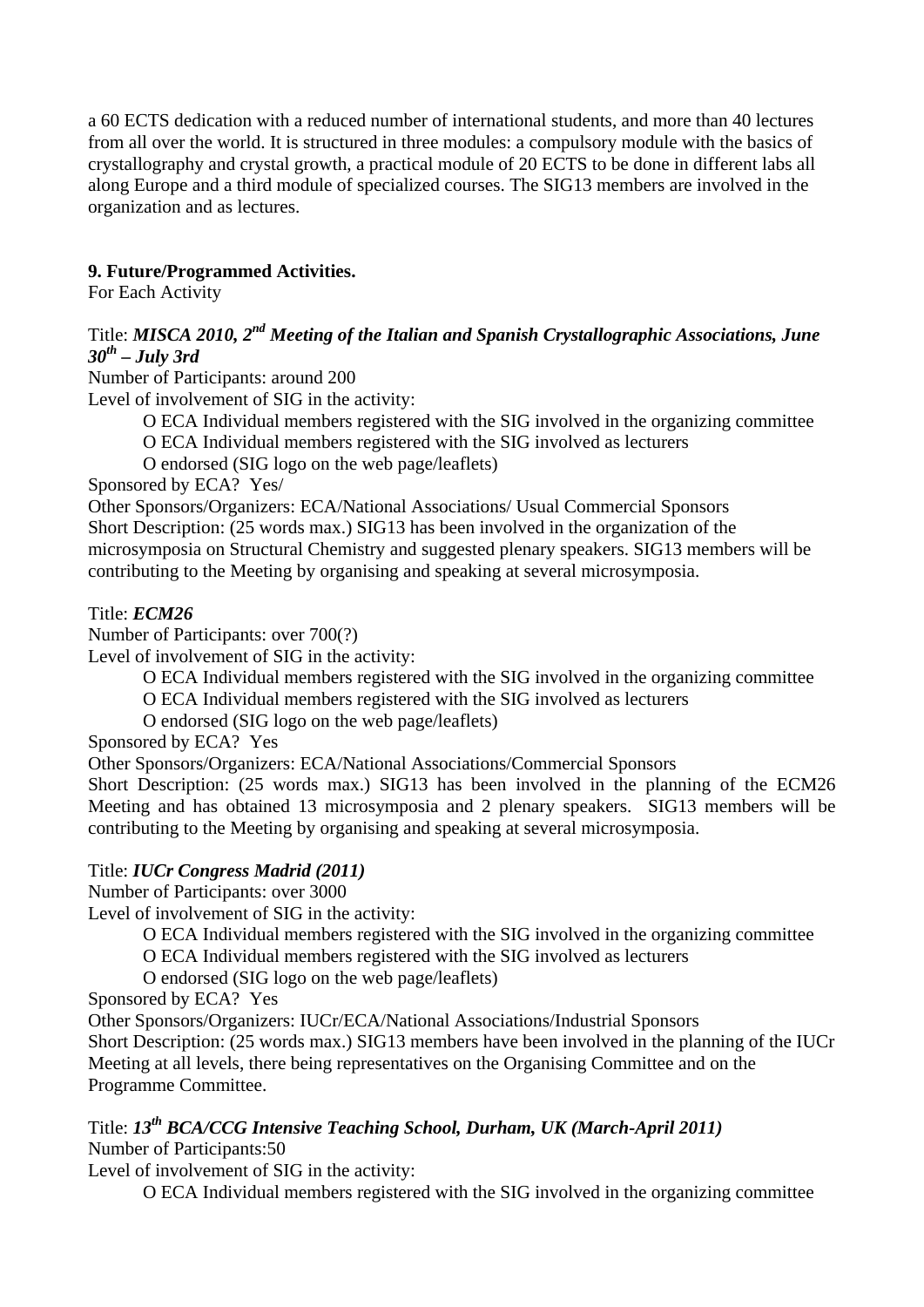O ECA Individual members registered with the SIG involved as lecturers

Sponsored by ECA? No

Other Sponsors/Organizers: BCA/EPSRC/Industrial Sponsors

Short Description: (25 words max.) This is the  $13<sup>th</sup>$  running of the world famous Intensive Crystallography School, held at Durham. SIG13 members are on the organising committee and will be contributing to the school by giving some of the lectures.

Title: *British Crystallographic Association Spring Meeting (April, 2011)* 

Number of Participants: 250-300

Level of involvement of SIG in the activity:

O ECA Individual members registered with the SIG involved in the organizing committee

O ECA Individual members registered with the SIG involved as lecturers

Sponsored by ECA? No

Other Sponsors/Organizers: BCA/Industrial Sponsors

Short Description: (25 words max.) This is the British Crystallographic Association Annual Meeting where, as usual, there will be a strong contribution from SIG13 members, who are on the organising committee and would will be planning and presenting some of the lectures.

## **10. Other matters.** (50 words max.)

SIG13 will continue to promote structural chemistry at all levels, participating in "crystallographic schools" across the European Economic Community. Members will also participate in the Networks and Programmes set up by the European Research Council (and some of the national Research Councils) to develop structural methods and provide a better understanding of structure/property relationships in solid state materials.

#### **11. Brief annual activity report** ( 100 words max.)

The SIG13 Committee has concentrated on the two key areas within its remit: (i) the general promotion of "Molecular Structure and Chemical Properties" through greater publicity for the SIG, particular through its new website, the construction of which is nearing completion, and (ii) by participating effectively in the planning process for the upcoming ECM and IUCr Meetings in Crystallography.

The SIG Committee has met at the ECM and has corresponded regularly by e-mail, and has encouraged participation of SIG members at relevant national and international meetings. There has also been regular exchange of information between the SIG and officers of the IUCr Commission for Structural Chemistry to the benefit of both organisations.

## **12. List SIG officers, name and e-mail, and specify their main function in the SIG:**

| * Chair:   | Prof. Fernando J. Lahoz (responsible for the general coordination of the SIG,<br>and specially for interacting with the steering committee)      |
|------------|--------------------------------------------------------------------------------------------------------------------------------------------------|
| $E$ -mail: | lahoz@unizar.es                                                                                                                                  |
| Address:   | Instituto de Ciencia de Materiales de Aragón (ICMA)                                                                                              |
|            | Dpto. Química Inorgánica, Facultad de Ciencias                                                                                                   |
|            | Universidad de Zaragoza-CSIC                                                                                                                     |
|            | 50009 Zaragoza (SPAIN)                                                                                                                           |
|            | $(Tel: +34976761147; Fax: +34976761187)$                                                                                                         |
|            | * Co-chair: Prof. Paul R. Raithby (responsible for coordination of the SIG activities and for<br>implementing/distributing news of SIG interest) |
| E-mail:    | p.r.raithby@bath.ac.uk                                                                                                                           |
|            | <i>Address:</i> Department of Chemistry                                                                                                          |